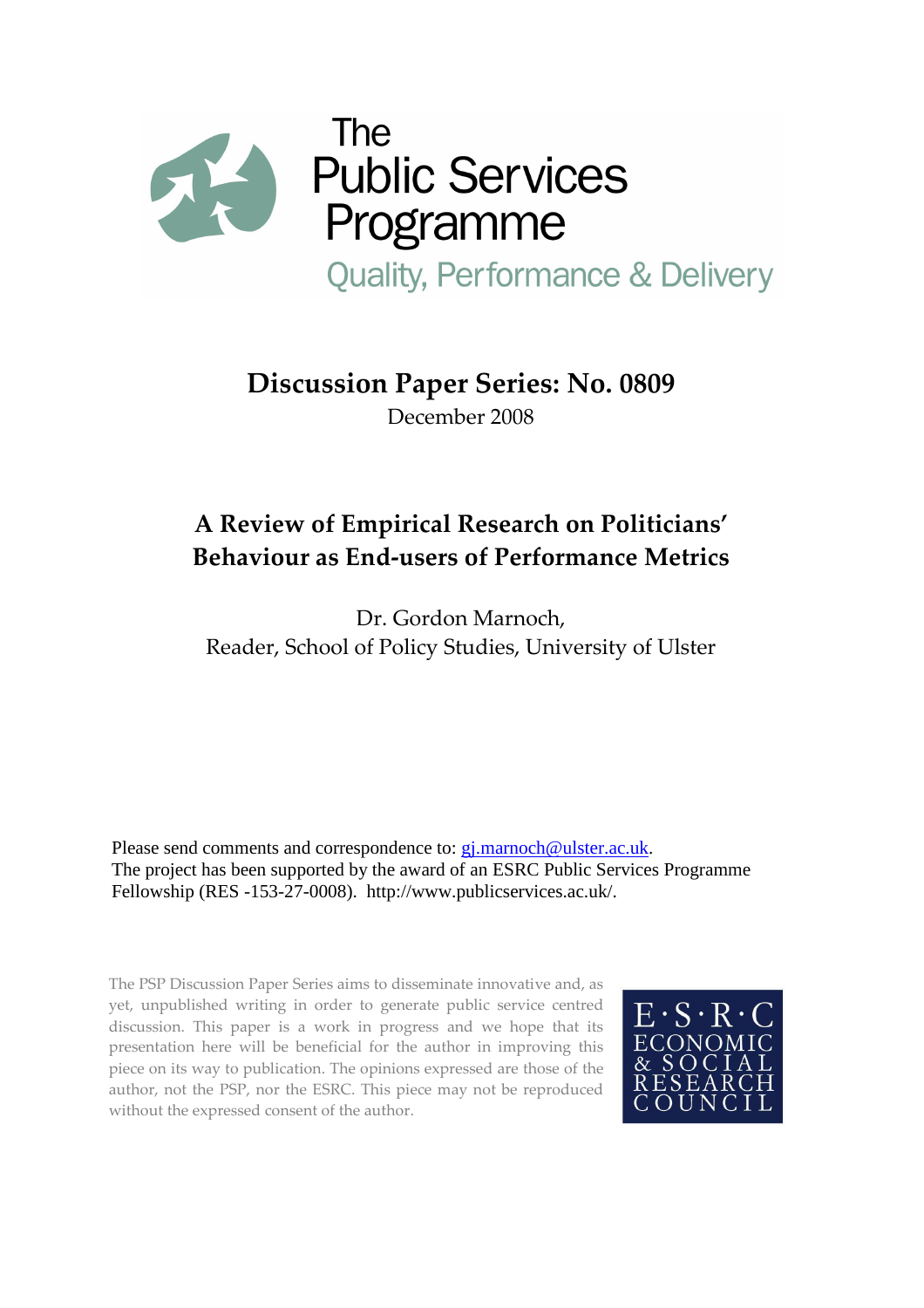## **1. Introduction**

This working paper briefly sets out the background to the current project and reviews in detail seven key empirical studies, which examined the behaviour of politicians as 'end-users' of performance metrics. In addition to considering main findings, the review has been used to examine alternative research designs and methods, which may be employed in the current study and to identify behavioural explanations which may be of relevance to the current study.

## **2. Performance metrics**

The term 'metrics' refers to measures of performance, such as indicators, targets, ratios, league tables or benchmarks, which are used to assess and monitor the quality of care that patients receive in health services. (Institute of Medicine 2001; Walburg, Bevan, Wilderspin and Lemmens 2006). While the term 'metrics' is widely used, particularly in the area of health policy, there is not a single term which denotes this range of information. The terms *performance information* and *policy information* are used in the studies reviewed to refer to the same systems described in the current study as performance metrics. The term *accounting information* may also, in certain circumstances, be used in an inclusive fashion to embrace performance. Government, audit agencies, local health service providers, professional bodies are likely to be the principle sources of performance metrics. Performance metrics will be available to parliamentarians in many different forms including evaluations, annual reports, audits and budget-related performance information. The sources of performance metrics will include both agencies of the state and non-government organizations. Parliamentarians may also be in a position to conduct inquiries themselves through the work of subject committees. Internationally, health services are usually located in a policy process particularly rich in performance metrics. In the United Kingdom the NHS has moved from a low capacity for performance measurement, as recorded by the Griffiths Report in 1984, to become an international leader in the production of performance metrics.

## **3. The current project – some background**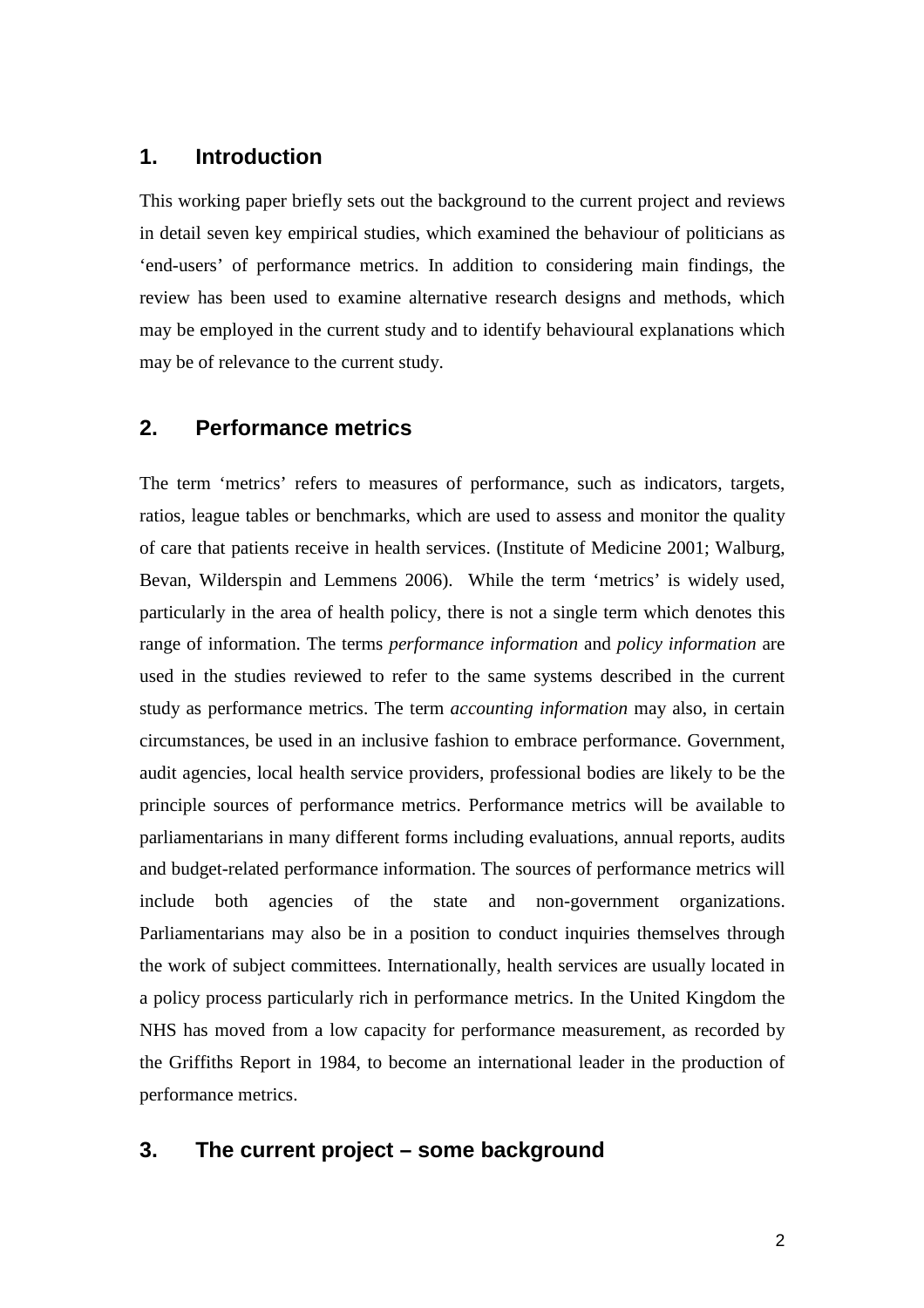The current study is focused on Scottish parliamentarians' use of health care related performance metrics. The study is exploratory and intended to indicate how a comparative study could be designed at a subsequent stage. It is logical in an era of greater political transparency, where for example the work of health service provider organizations, doctors and other clinicians comes under measurement on a systematic basis to want to know the extent to which parliamentarians take the opportunity to examine metrics to conduct oversight, make suggestions for improvement and take informed decisions. If used in the context of such a rational scheme of governance, performance metrics have major significance as resources for enabling an enhancement of the democratic process. The capacity of parliamentarians to access and use performance metrics and other types of evidence would underpin their judgments, which inevitably would be much influenced by the concepts of performance underpinning the production of performance metrics. Performance metrics may be crucial in realising the practice of transparent government. For proponents of transparent government, performance metrics based around easily accessed, unambiguous performance concepts facilitate the 'reading' of the policy process by interested parties outside of government. Yet in spite of the easy logic for adoption, the promise of a 'rational' performance metrics influenced democracy, conducted through a transparent governance system, where information is both available and valued by parliamentary users, is not yet proven to influence political practice. As O'Neil (2006) has observed in relation to transparency, little of consequence may be gained unless there are effective mechanisms of communication which cause stakeholders to actually examine the records of either government or private institutions. Revealing the performance of public services through publicly accessible sets of performance metrics, however systematic in their coverage, is not enough in itself to remedy democratic deficits. Taking this criticism of the transparency boom one stage further, we should also question the impact of performance metrics for democracy, even if they are effectively communicated to parliamentarians, when there is also scant evidence of their use in the pursuit of oversight functions. The current study is also intended to add to the literature dealing with such emergent paradoxes in the application of NPM. (Hood & Peters, 2004)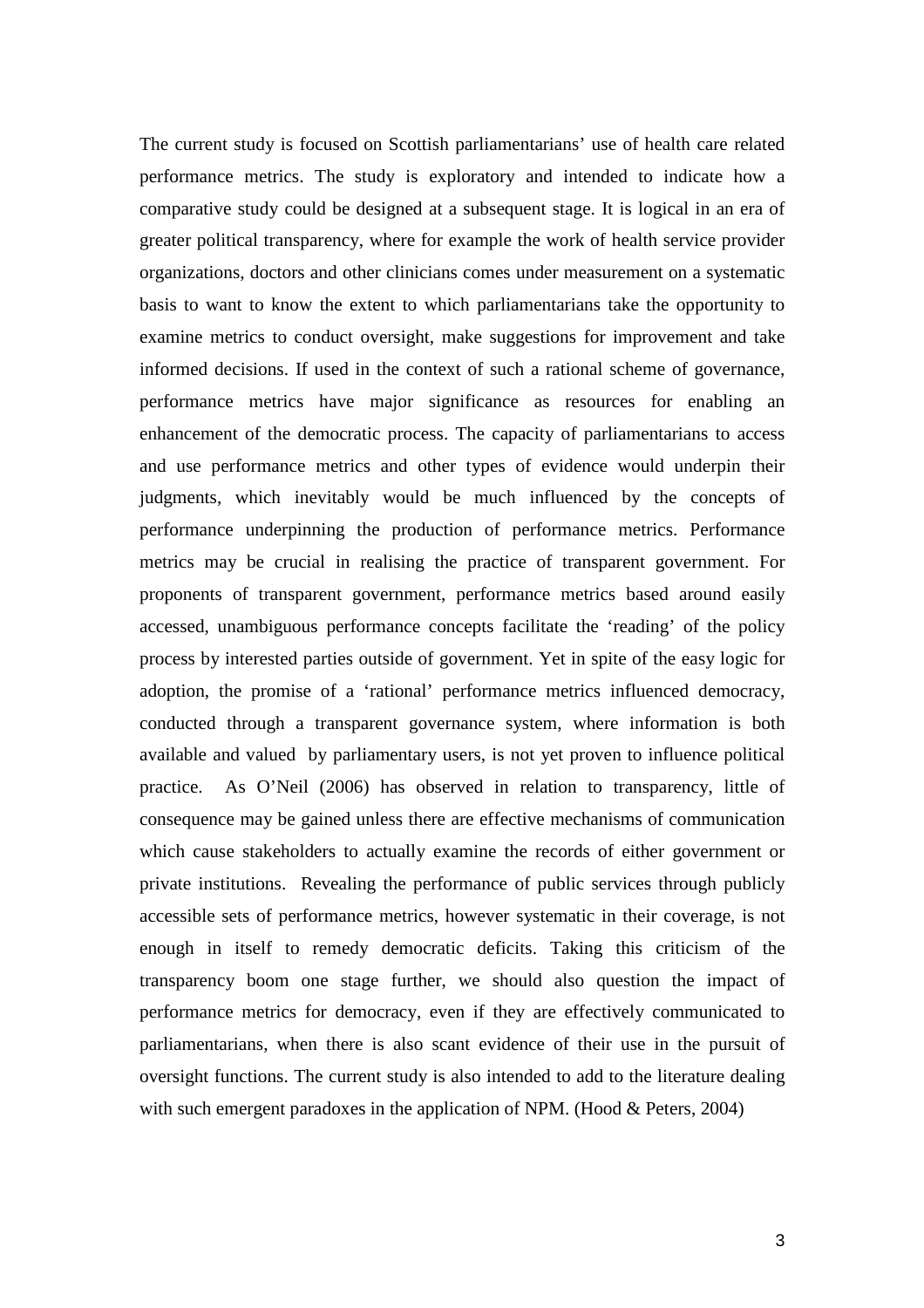While the academic community has made considerable progress in relation to researching the growth in performance management over the past twenty years, much of the work has been focused on describing, categorizing or probing the accuracy of performance measures. (Armstrong, 2001; Holzer & Yang, 2004; Pollitt 2006; Boyne, Meier, O'Toole, & Walker, 2006). Pollitt (2005) concluded in a recent review of published evidence that use of performance metrics is patchy and that much of what has been established suggests that evaluations, performance reports and audits are in fact seldom highly valued by politicians. A literature review conducted by Van de Walle & Boivard (2007) also found little evidence to confirm strong interest in performance metrics from politicians.

### **4. Literature review**

The studies discussed below all relate to performance metrics and oversight. This is what is meant here by the term politicians as 'end-users'. Studies which deal with the related problem of discovering how performance metrics are used in different aspects of the policy process, such as agenda setting or decision taking, are not dealt with in this working paper. Also, only studies which gathered empirical data are considered. A significantly larger literature exists in relation to the use of performance metrics by government, some of which has an empirical basis. Seven articles were retrieved which met the twin criteria of being sufficiently focused on oversight and making reference to new empirical data. Table 1 sets out general features of the seven studies examined.

| Investigators           | <b>Institutional</b><br>focus/users                                                        | Data gathering<br>method                                                                                        | Population/<br>response rate                                                                    | Time fame                                                             |
|-------------------------|--------------------------------------------------------------------------------------------|-----------------------------------------------------------------------------------------------------------------|-------------------------------------------------------------------------------------------------|-----------------------------------------------------------------------|
| Ezzamel et al<br>(2004) | Four parliaments/<br>parliamentarians<br>Scotland, Wales, N.<br>Ireland and New<br>Zealand | Mixed.<br>Semi-structured<br>interviews,<br>document<br>analysis and<br>observation of<br>committee<br>meetings | Members, officials,<br>advisers, population<br>58 interviews<br>Response rate: not<br>specified | Document<br>analysis 1999-<br>2003<br><b>Interviews</b><br>$2002 - 3$ |

Table 1. Empirical studies of the behaviour of politicians using performance metrics in the act of oversight.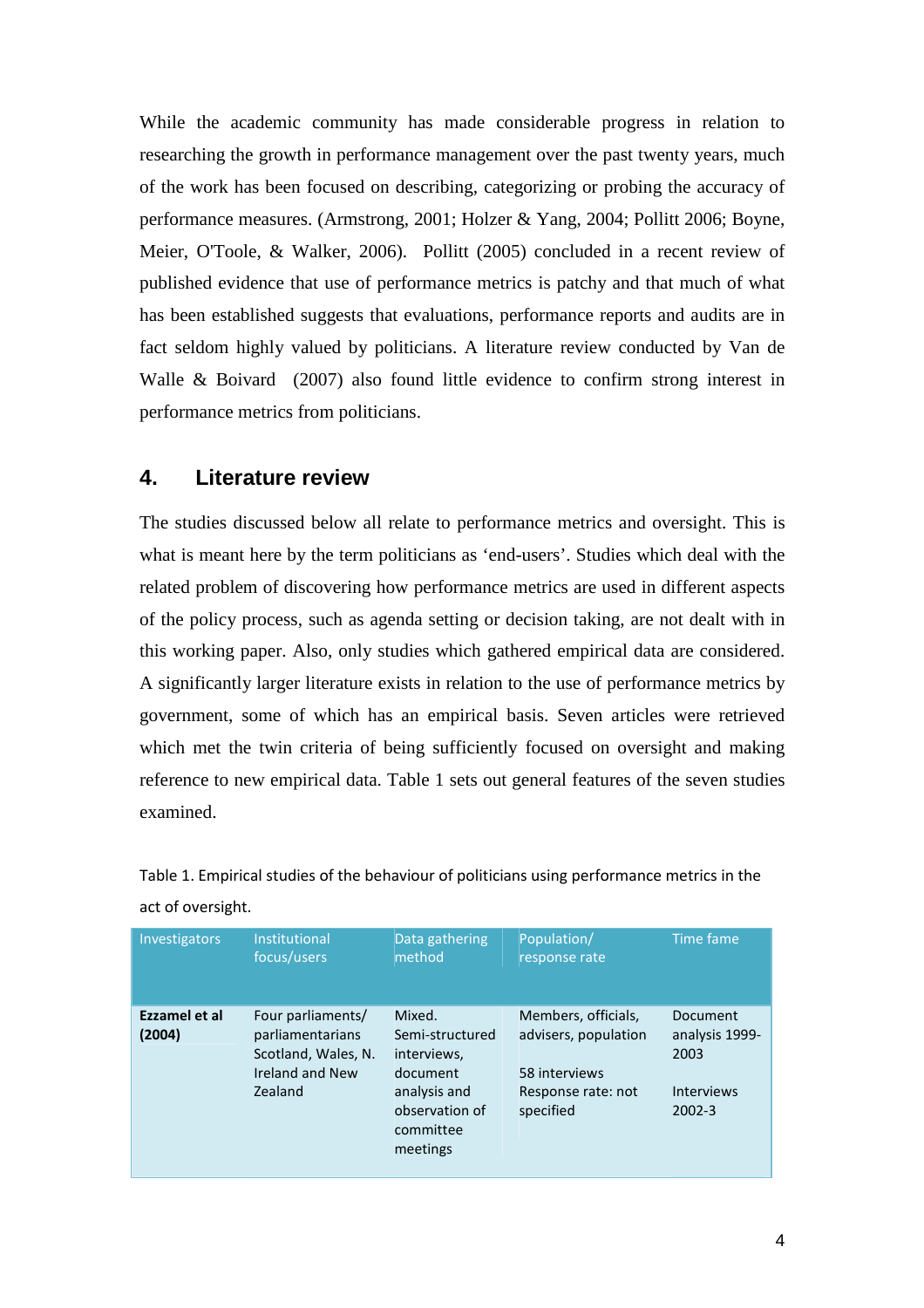| van Dooren<br>(2004)              | Members of<br>Parliament Flemish<br>Region Belgium                                                             | Single.<br>Content analysis<br>of transcripts of<br>270<br>parliamentary<br>questions                                                              | Random selection of<br>30 questions from 9<br>policy sectors within<br>the competence of<br>the Flemish Region<br>Government.<br>Response rate - not<br>applicable     | 2000-3                                                               |
|-----------------------------------|----------------------------------------------------------------------------------------------------------------|----------------------------------------------------------------------------------------------------------------------------------------------------|------------------------------------------------------------------------------------------------------------------------------------------------------------------------|----------------------------------------------------------------------|
| ter Bogt (2004)                   | Dutch municipal<br>government/<br>aldermen                                                                     | Mixed.<br>Content analysis<br>of planning and<br>control<br>documents,<br>conversations<br>with civil<br>servants /<br>Questionnaire -<br>aldermen | 698 alderman<br>(from 165 municipal<br>authorities chosen<br>from a total of 206)<br>Response rate -<br>37.5%                                                          | Three year<br>for document<br>review<br>2002-5<br>Interviews<br>2003 |
| Ho (2005)                         | US municipal<br>government/<br>elected mayors of<br>US towns                                                   | Mixed.<br>Phase 1.<br>questionnaire,<br>fixed-questions<br>Phase 2.<br>interviews                                                                  | Phase 1.697 mayors.<br>Response rate - 39%<br>Phase 2 5 from 13<br>Sampling details<br>provided                                                                        | Questionnaire<br>and<br>interviews<br>2003                           |
| Sterk &<br>Bouckaert,<br>(2006)   | Parliaments in<br>Australia, the<br>Netherlands,<br>Sweden and<br>Canada/<br>Experts, mainly<br>civil servants | Mixed. Semi-<br>standardized<br>interviews with<br>experts<br>Content analysis:<br>Government<br>reports, budgets<br>and legislation               | 60 experts in four<br>countries<br>Response rate:<br>selection criteria not<br>specified                                                                               | Document<br>analysis 2002-<br>5<br><b>Interviews</b><br>2005         |
| Johnson &<br><b>Talbot (2007)</b> | House of<br>Commons/MPs<br><b>Committee Clerks</b>                                                             | Mixed.<br>Questionnaire<br>survey<br>Document<br>content analysis<br>of select<br>committee<br>reports 2002-5                                      | All members of<br>select committees -<br>241. Response rate -<br>17%<br>All committee clerks<br>-43. Response rate -<br>43%<br>Documents from 11<br>Select committees. | Document<br>review<br>2002-5<br>Questionnaire<br>2005                |
| <b>Askim (2007)</b>               | Norwegian local<br>authorities/<br>councillors                                                                 | Single.<br>National<br>questionnaire<br>survey                                                                                                     | Population -1500<br>councillors.<br>Response rate -<br>50%                                                                                                             | Questionnaire<br>2005                                                |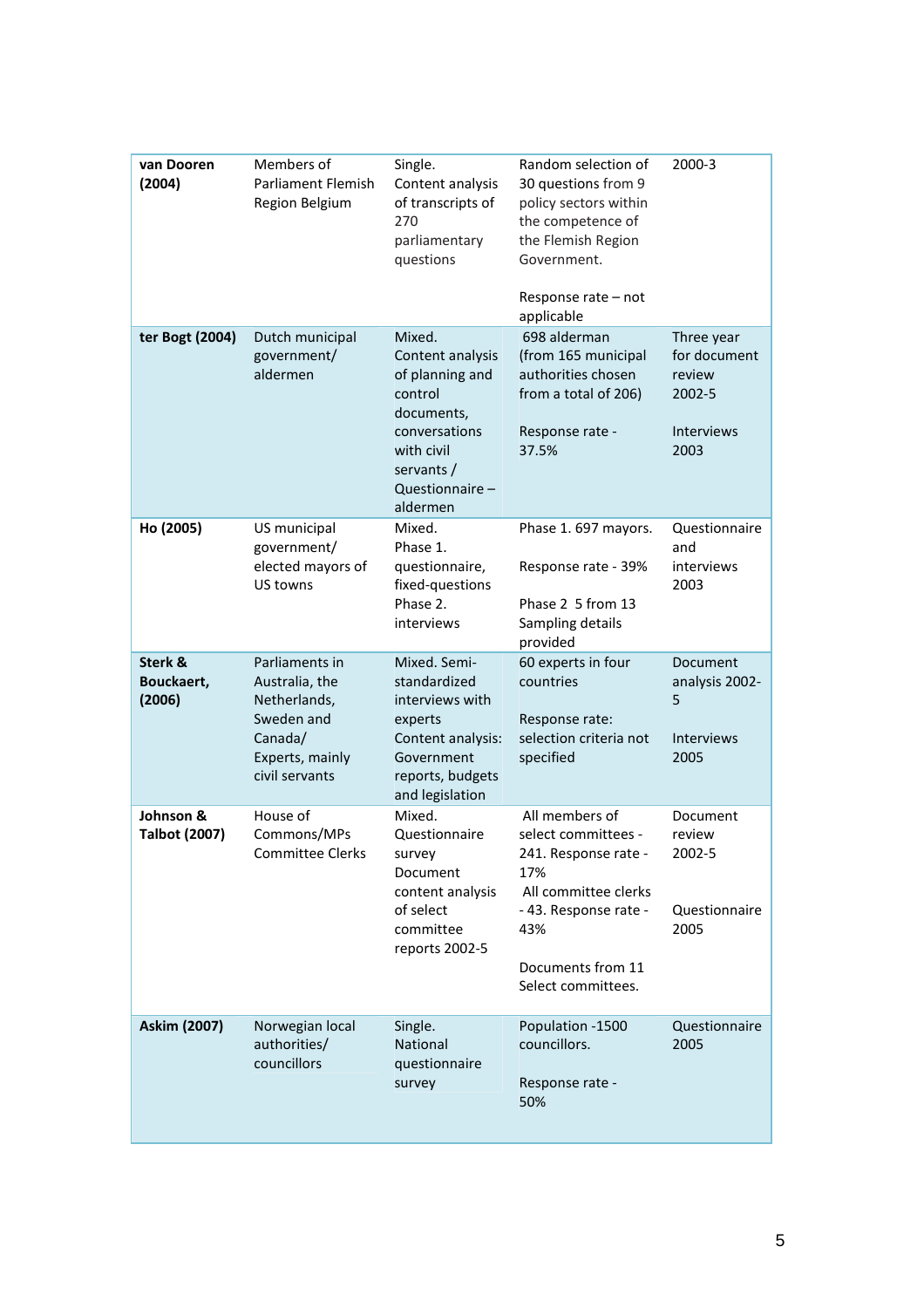## **5. Focus of studies and key findings**

In an effort to discover how devolution in the United Kingdom had impacted on the use of accounting information, defined in broad terms to include performance metrics, Ezzamel and colleagues focused on the oversight work of parliamentarians in Scottish, Welsh and Northern Irish parliaments/assemblies. They further examined usage in New Zealand to establish a further sense of perspective and comparative reference point. Ezzamel et al found evidence of greater than expected transparency, consultation and scrutiny in regards budgets, accounts and performance but also strong indications that there was extensive information overload facing parliamentarians and hence greater than anticipated reliance on experts and advisers. They also acknowledge the need for a more detailed longitudinal study. The current study is designed to meet this requirement.

Van Dooren, 2004 tested the claim made by civil servants about the lack of political interest in the policy indicators that the administration makes available and examined issues related to the supply and demand for such data. The term 'policy indicator' is used in similar sense to 'performance metrics', although probably his definition is more inclusive than in the current study (insufficient evidence is provided to verify this conclusion). The results of a content analysis of 270 parliamentary questions in the Flemish parliament refuted this contention. Van Dooren's study was concerned with the ad hoc form of oversight conducted on the floor of parliament rather than the more systematic work conducted in committee. Van Dooren found that demand for indicators as expressed in parliamentary questions was higher than the 'supply' contained in ministerial answers (141 questions compared to 125 answers). MPs frequently asked for indicators on policy issues and indicators seemingly played an important role in the political arena under examination. Van Dooren established that indicators were included in 52 per cent of the MPs' questions to the executive and in 48 per cent of the executive's answers. His study also detected significant differences between policy sectors. In quantitative terms, the policy sectors 'mobility and public works', 'employment', 'welfare and public health' and 'housing' produce more indicators and the policy sectors 'internal affairs, 'education' and 'culture' have fewer indicators. Johnson and Talbot (see below) also drew similar conclusions. This finding provides encouragement to make comparisons between health and other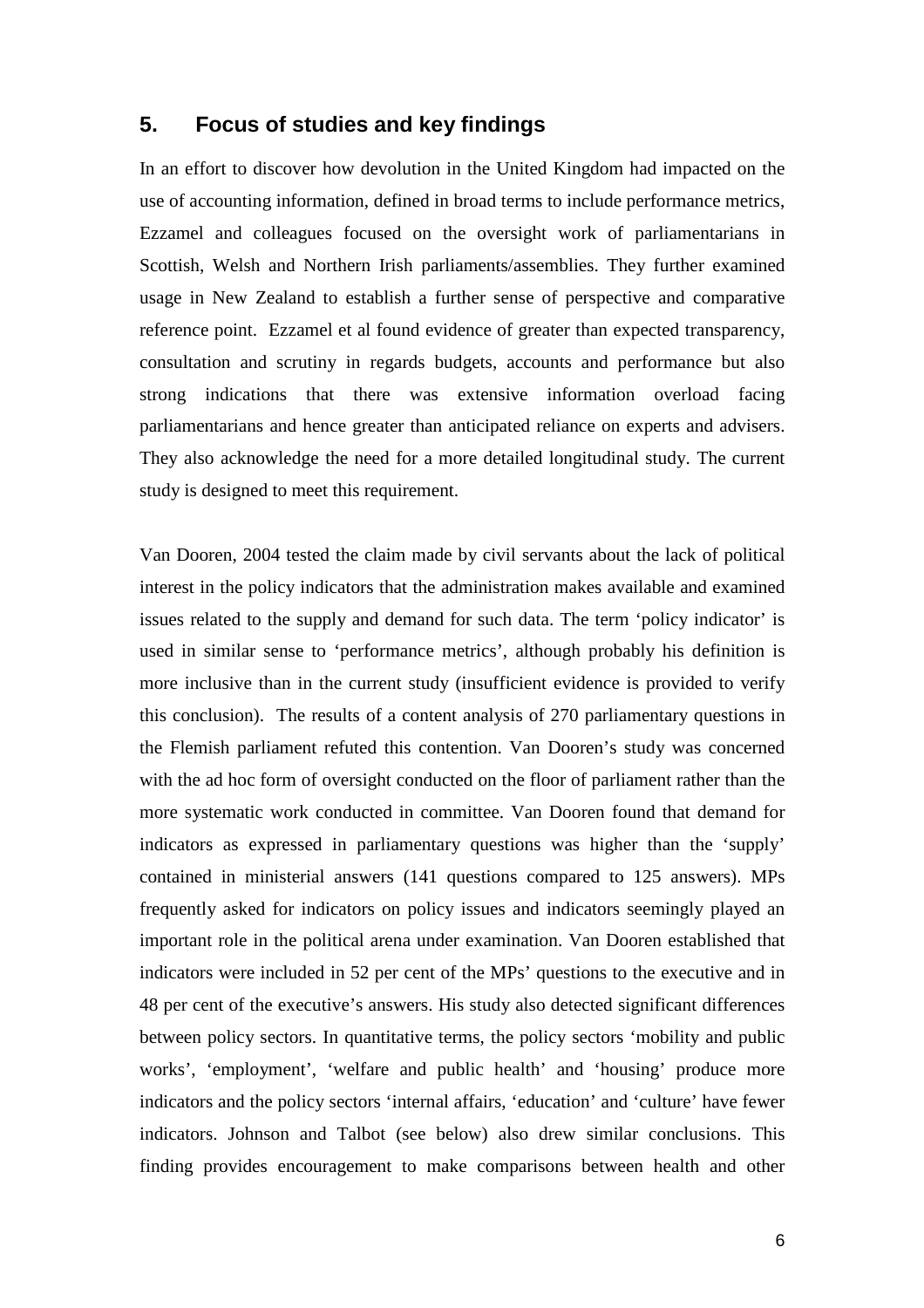policy sectors once the current exploratory study has been completed. Van Dooren also discovered that policy sectors differed in terms of the focus of measurement. For example 'mobility and public works' were input oriented, 'housing' was output oriented and 'environment' more effect-oriented. The current study will allow for the focus of performance metrics used by Scottish parliamentarians to be categorised and measured in a similar manner.

Ho in examining the work of US mayors (including their oversight functions), concluded that performance measurement tools are perceived positively, but that their impact is dependent on sufficient integration into city planning systems and adequate communication taking place between elected representatives and departmental staff and also whether stakeholders are involved in developing measures. (Ho makes a strong case for considering the role of mayor to be part-executive, part-oversight; hence the inclusion of the article in this review).

ter Bogt studied the use of output orientated performance metrics by politicians in Dutch municipalities. He concluded that many Dutch aldermen saw little value in the output-oriented performance information that is available in the planning and control documents of their organizations and that they used it only infrequently. His study makes important points in relation to how user behaviour can be conceptualised and researched further. This is discussed below.

From an analysis of the conduct of United Kingdom Parliamentary Select Committees and a survey of Select Committee members, Johnson and Talbot found that Parliament itself has been 'more challenged by performance reporting than challenging of the executive'. Their study discusses attempts by Parliament to make performance scrutiny more systematic in character. Sterk and Bouckaert conducted a four-country study which compared performance budgeting initiatives in Australia, the Netherlands, Sweden and Canada. In the report reviewed here, they described and explained the 'performance of performance budgeting, from a 'parliamentary angle'. The report provides sufficient evidence on performance metrics usage to merit inclusion in this review. They found little direct evidence that performance information found in budgets and annual reports was being used directly by members of parliament in their oversight function. They chose to qualify this finding by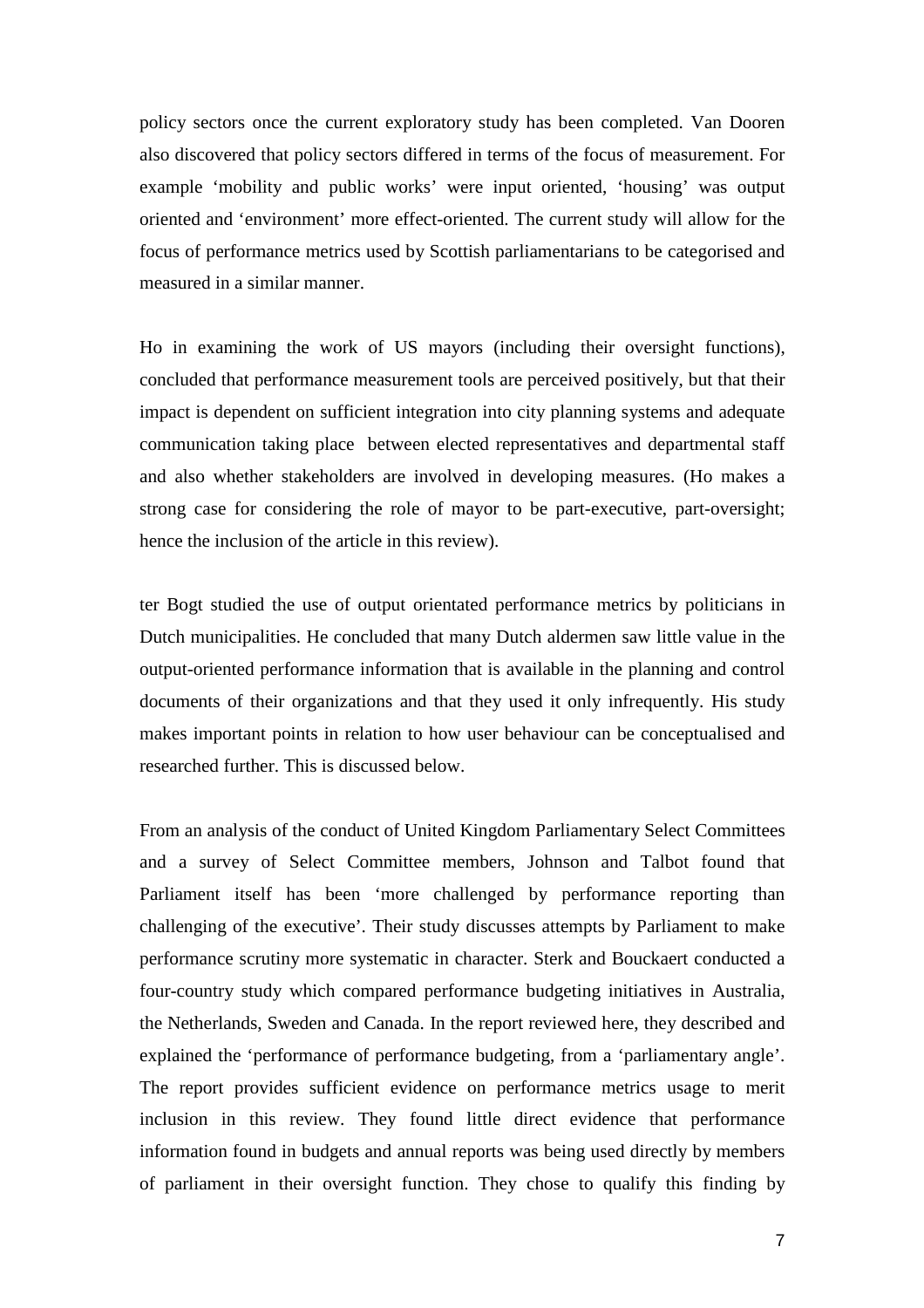allowing for the possibility that performance information influenced them in a more ad hoc or implicit way. Members of Parliament base their opinions on a wide range of data sources, they reasoned, and it is difficult to find out to what extent performance information influences them. Establishing the range of performance metrics sources used by Scottish parliamentarians will be an important element in the current study as will the possibility that 'background' use is more significant than 'direct use'.

Askim, in contrast with the other studies reviewed here, was interested in how performance metrics were used in the pre-decision, decision and post-decision implementation oversight contexts of Norwegian local government. The study establishes how important performance information was for councillors, concluding in marked contrast to ter Bogt that there were high levels of utilization exhibited across the policy process. Askim concluded that politicians were eager to play the role of 'ombudsman' and bring attention to gaps between aspirations and actual performance in service delivery. It appears that performance information is helpful to Norwegian councillors in identifying and articulating service delivery gaps. As was the case with van Dooren's study, this finding encourages consideration of how comparative international research could be conducted to quantify usage in different parliamentary or local government contexts.

#### **Research designs and methods**

The studies reviewed tended to employ a mixture of quantitative and qualitative methods for gathering data, five of the seven projects involving two or more methods of gathering data. Surveys were popular but only Askim relied exclusively on a large scale postal questionnaire based method. Three other studies also used a postal questionnaire, but also employed face to face interviews to supplement the data gathered. Five studies used a content analysis of documents as part of the research process. Van Dooren alone relied entirely on this method in his examination of parliamentary questions, with multiple criteria used to organize the content analysis.

Ho, Johnson and Talbot and Bogt and Askim all used surveys to collect data. Ho's study employed a large sample (639) and achieved a reasonable response rate (39%) in line with what could reasonably have been hoped for, given the subjects. Bogt's project secured a very similar response rate from roughly the same sample size. Johnson and Talbot surveyed 241 members of Parliament but only received a 17%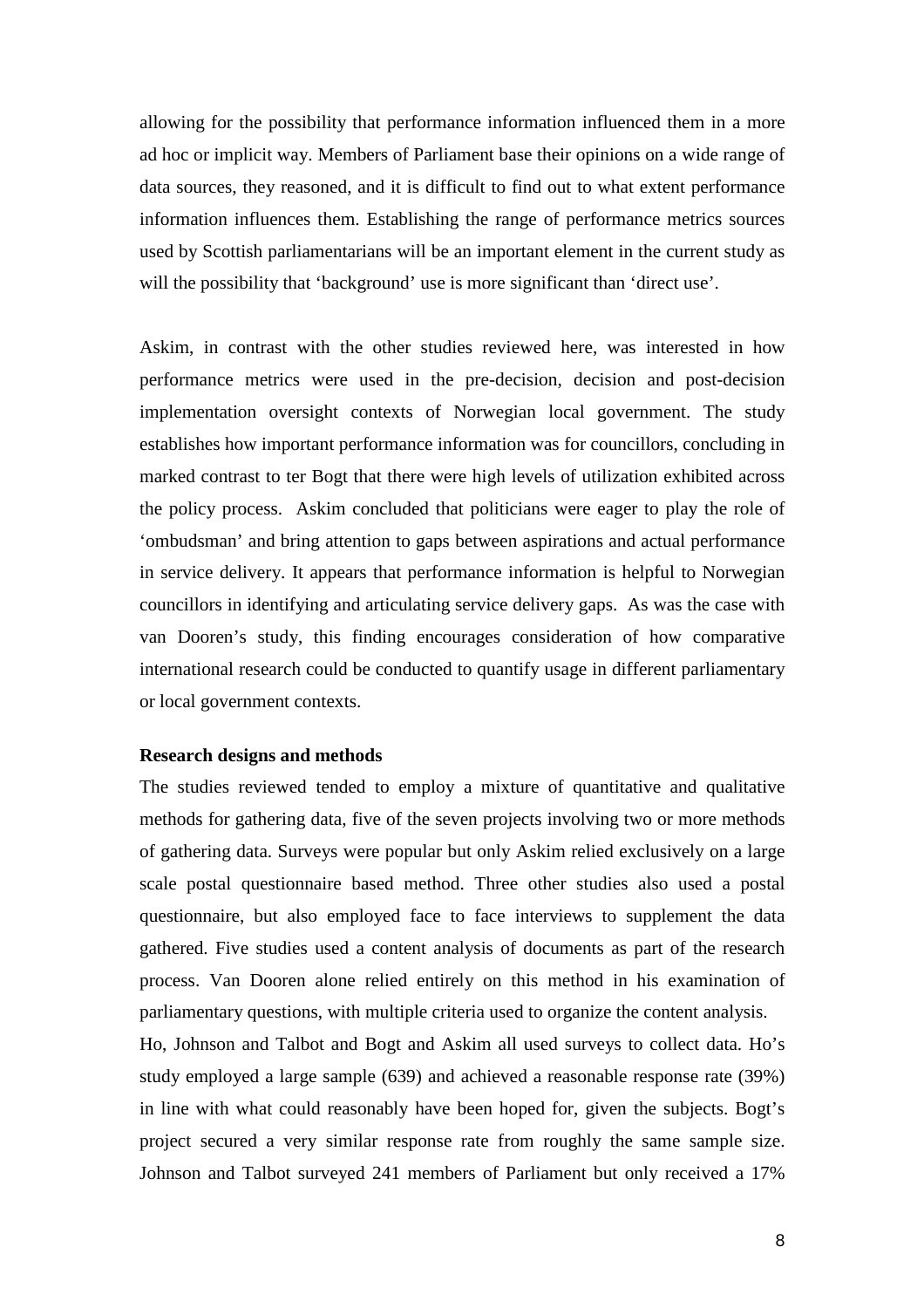response. Askim was notably more successful in securing a 50% response rate from a sample of 1500. In assessing the viability of this method, logic suggests there was a strong likelihood that the responders were more interested or experienced in using performance metrics than the non-responders. It is unlikely that a higher response rate could be anticipated in a postal survey of Scottish parliamentarians.

There is also the standard problem with a questionnaire based survey, where a response is likely to be hard to secure, in that a limit is placed on how much actual thought questions demand of respondents. For that reason questions need to be relatively easy to answer. The closed question solution used in the three questionnaire-based studies, carries an inherent risk of distorting respondents views on performance information. For example Ho's questions to a certain extent presuppose that respondents accept there is an instrumental service-quality-enhancing purpose in using performance information, and prejudge what will be of importance to the mayors surveyed. Askim noted the problem of establishing that respondents understand what is meant by performance information. For example some Norwegian councilors might not differentiate between performance information and inputs data. Askim provided a brief definition and pre-tested this with a number of subjects. In the current study the broad scope of performance management, the need to deal with process, output and outcomes and the sheer number of health and community care performance metrics in circulation would have made a questionnaire communicated definition unworkable. Van Dooren employed a sophisticated nine categories content analysis of transcripts of proceedings in assessing the use of performance metrics made in parliamentary questions. It was concluded that the current study should use a content analysis of the full transcripts available of meetings of the Committee under examination. As was the case with van Dooren's content analysis, this will provide stronger evidence on actual behaviour than can be anticipated from the alternative research strategy of relying on self-reported behaviour collected through questionnaires and interviews. In line with most of the previous studies a two phase approach has been adopted for the current study, involving a content analysis of relevant documents followed by interviews with performance metrics producers and users. It is planned to conduct interviews with parliamentarians and other key actors in the oversight process. Content analysis derived data will allow for this stage of the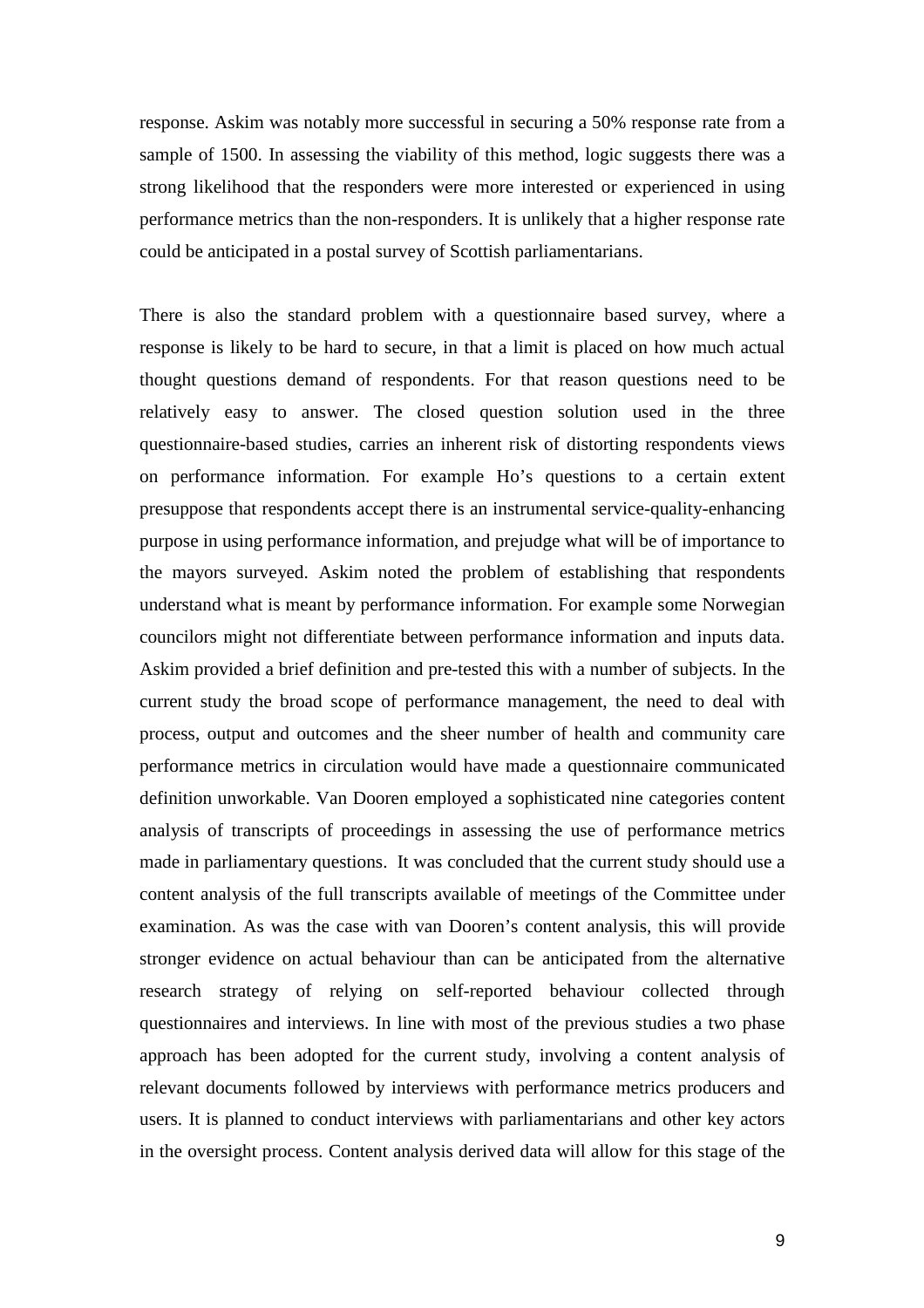project to be conducted from a position where it is possible to differentiate between actual practice in relation to the use of performance metrics and claims of use.

Four of the projects examined documents relating to a period of more than three years, reflecting an intention to capture a longitudinal perspective on user behaviour. The content analysis therefore spans a nine year period 1999-2007. A longitudinal approach allows for developments in committee approach and individual behaviour to be followed and set in the context of policy change. Ezzamel et al concluded that such an approach would be needed to answer some of the outstanding questions in their findings. In a bid to maximize the sense of policy and institutional context the current study deals with a longer time frame than previous projects. Additionally the current project examines parliamentarians who are either current or past members of the Committee. It is anticipated that a fuller picture will emerge of attitudes to performance metrics, if both current and past members of the committee are interviewed.

#### **Choice of subjects**

In deciding on the subject focus of the current project a number of useful observations were made on the seven studies under review. Ezzamel and colleagues conducted interviews with 58 parliamentarians, ministers, audit agency officers and advisers. Van Dooren examined parliamentary questions posed by members of the Flemish Parliament. A total of 270 questions were randomly selected across nine policy areas. The questions dated from 2002-3. The Ho study examines elected mayors who are operating in a part-executive, part-executive oversight capacity, in the sense that they take decisions and also call directors of city services to account. Bogt studied aldermen who similarly operate as an executive and as an oversight group in the context of Dutch municipalities. Johnson and Talbot researched the user behaviour of British Members of Parliament. Here select committees members were chosen as the 'users' of performance rather than a random selection of individual members of parliament. This followed logically from the authors' appreciation of recent parliamentary reforms. Since select committees were assigned a set of core tasks under the House of Commons modernization programme in 2002, they have been obliged to examine metrics and targets contained in PSAs as part of their remit. The Sterk and Bouckaert study gathered data from the public service experts associated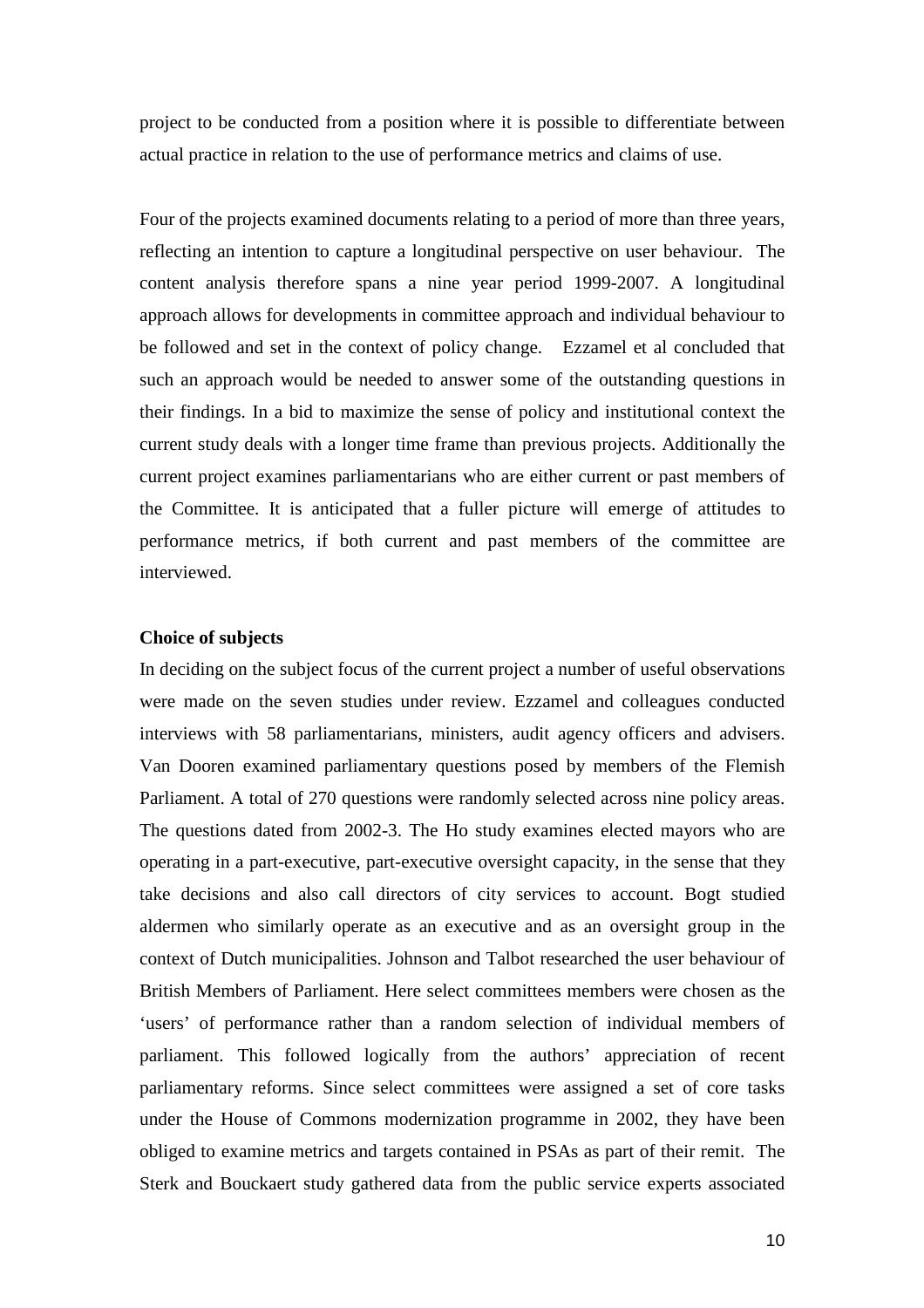with budget reforms, rather than the parliamentarians themselves. Their findings therefore relate to opinions of how performance information was used by parliamentarians. Askim surveyed well over 13% of the total population of Norwegian local councilors. In taking the current study forward it was decided that the subjects to be examined should be parliamentarians whose role was exclusively confined to scrutiny of the executive. This particular choice of subjects removes a certain ambiguity as to the reasons for using performance metrics, which could confuse analysis and conclusions.

#### **Source of performance metrics**

On the basis of prior general knowledge about the role played by elected representatives in local government and national parliaments, it seemed obvious that they would access performance metrics in various forms and for multiple purposes. A limiting factor in the Ezzamel et al, Johnson and Talbot, Sterk and Bouckaert and to a lesser extent the Bogt studies is their concentration on responses to the budget process reform. Van Dooren is focused on the performance metrics produced by government and does not attempt to examine the use of non-government sources of performance information. Bogt, Ho and Askim appear more conscious of the need to recognise elected representatives' position in a wider governance network than Ezzamel et al, Sterk and Bouckaert or Johnson and Talbot. An important part of the current project, both in document content analysis and interview phases, is concerned with identifying the policy networks which MSPs are part of and how this influences their use of performance metrics. The current project is examining parliamentarians and their responses to metrics, in whatever form or context they are produced. Parliamentarians may well prefer service data which is 'richer', more local or comparative, than that contained in for example budget process reports. For this reason a score will be kept of the number of references which particular sources of performance metrics merit in committee records and publications.

A second issue is whether the provision of indicators is subject to 'producer dominance' in the sense that user behaviour is a supply-driven phenomenon. As pointed out by van Dooren the conventional position is that use of performance information is demand-driven and the need for information as expressed by politicians determines the supply. In reality it is quite possible that organizations by supplying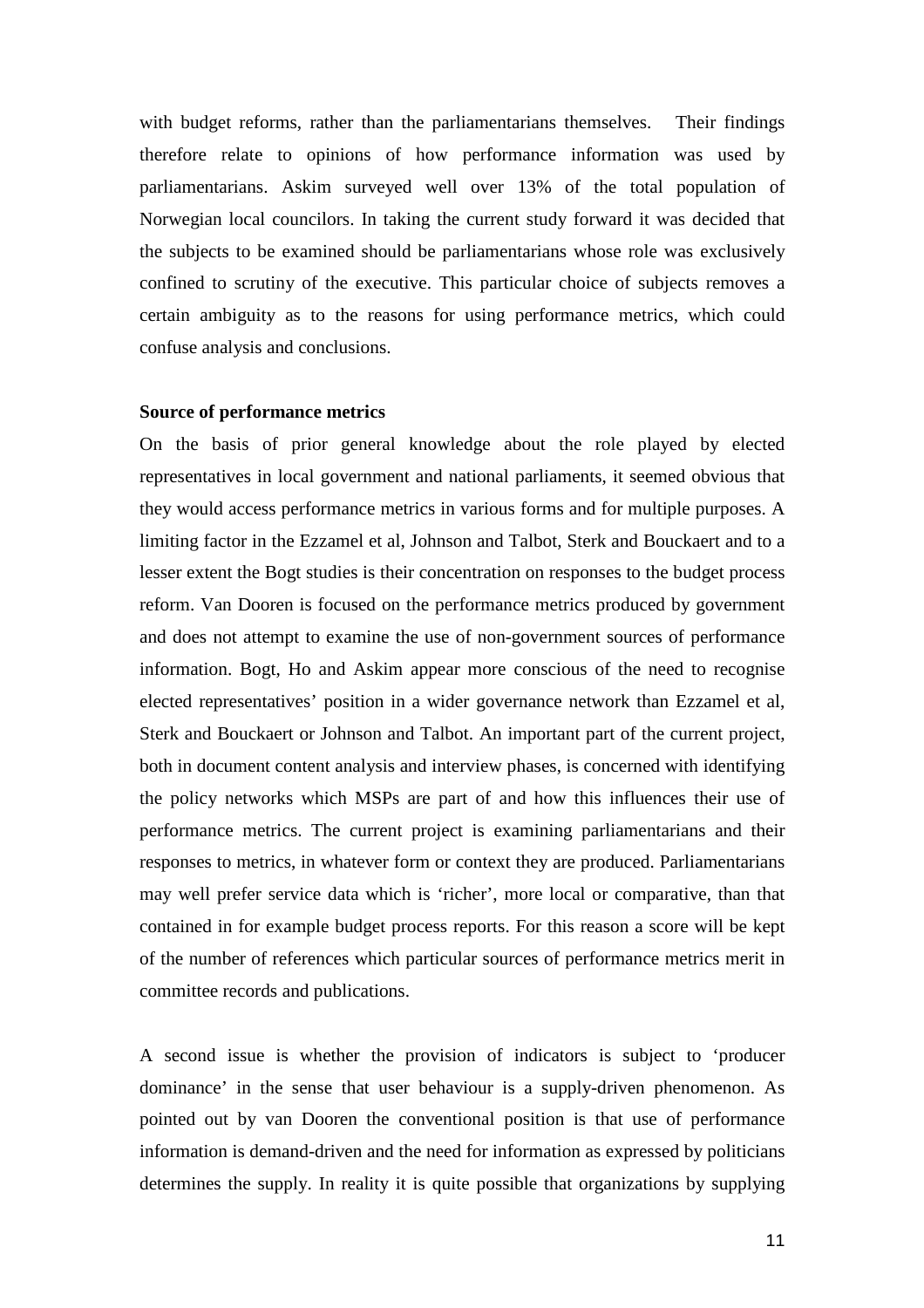information are creating a demand. The current project is intended to investigate the extent to which producer dominance is evident in constraining the scope and quality of oversight through a monopoly of the range of performance metrics offered to politicians.

#### **Behavioural explanations**

Ezzamel et al although concluding that the devolved parliaments in the United Kingdom had achieved a significant degree of transparency and openness in respect of budgetary and accounting information, were not in a position to offer evidence as to the use to which this was put to by parliamentarians. They did however establish that knowledge of accounting practices , broadly defined to include performance was fairly limited amongst parliamentarians. Their respondents indicated that information overload is a factor for parliamentarians. Parliamentarians they discovered tended to prefer 'rich information' channeled through face to face contacts rather than look for information contained in 'technical' written formats. The Ho and Bogt studies attempted to examine the behavioural basis of why performance metrics were used. Bogt found that aldermen most frequently receive information during informal, verbal consultations with top managers, with slightly less information being provided by formal meetings and consultations with the same managers. In general, all aldermen seemed to prefer rich, verbal information to sources of written information, probably because they work in a relatively complex and uncertain political environment. In the context of the current study it is important to note that the parliamentarians under scrutiny are outside government and will be largely excluded from the departmental driven rich information loop, but on the other hand are likely to meet frequently with 'local' insiders such as NHS and social services managers in their constituencies, who may be their sources of rich information. They may also have personal contacts with performance metrics producers outside the central government loop. They will certainly be the target of briefings organised by interest groups seeking to gain influence in parliament. Bogt's study reported that alderman are also draw on signals from and consultations with citizens and companies, news in various information media, signals from members of the municipal council. This is a demonstration of sorts that network governance prevails and that aldermen are linked into civic society, reducing their dependency on municipal government information sources. Askim was also able to produce evidence as to the respective popularity of different sources of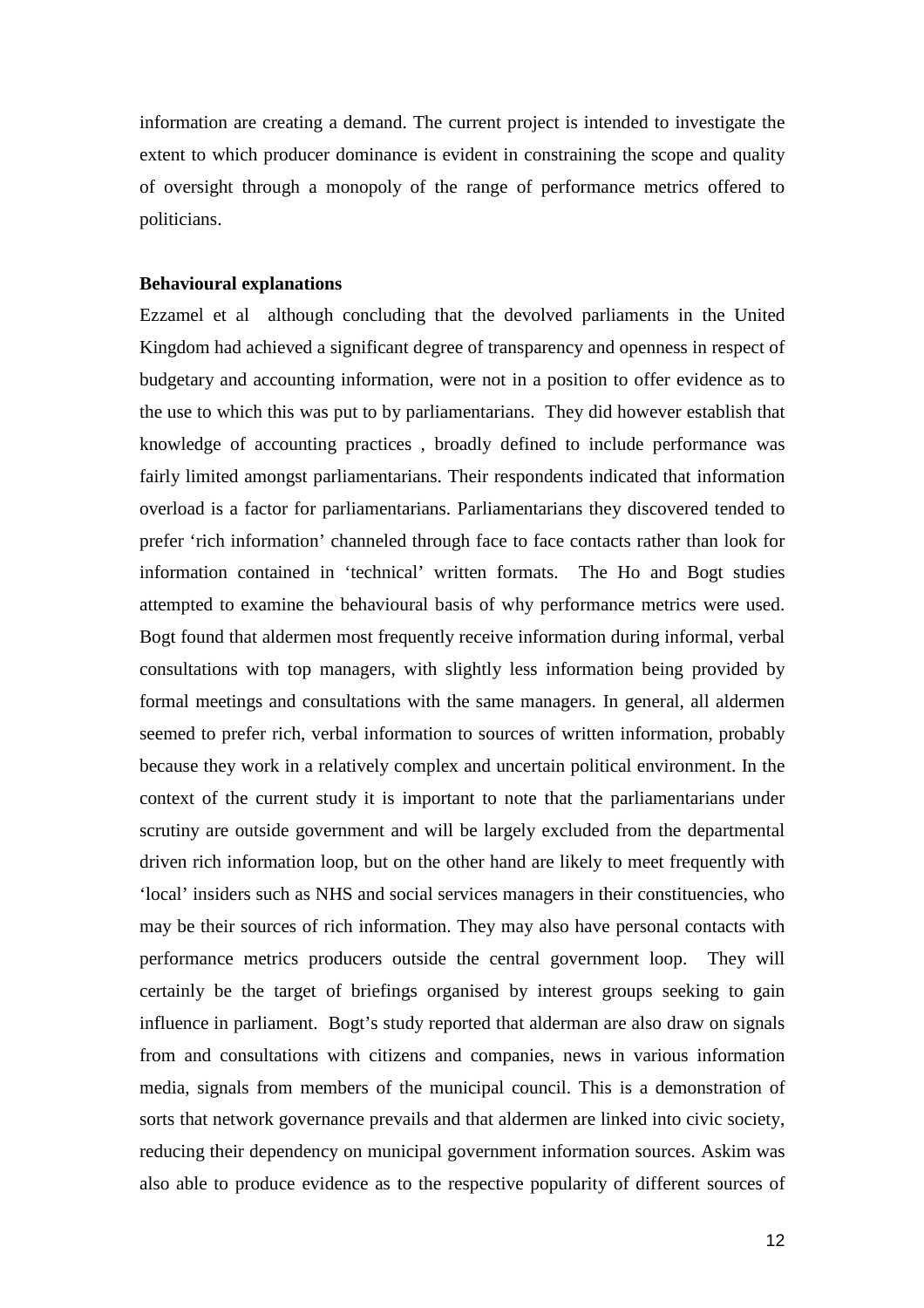information, concluding that performance information contained in annual reports and balanced scorecards was preferred over national data bases or 'local surveys'. In the current study it can be predicted that parliamentarians will access a range of informal sources of information and more specifically performance metrics. For example a local media campaign may be used by a parliamentarian as their source of performance information on a local hospital, rather than the data produced by the hospital itself or a central audit agency. Ho concluded that performance measurement tools were perceived positively, but their impact was dependent on the extent of integration into the city's planning system, the quality of communication between elected representatives and departmental staff and also whether stakeholders were involved in developing performance measures. These are factors which will also be examined in the current project.

Bogt acknowledged but was unable to examine the possibility that aldermen's opinions and their use of information could be influenced by their educational backgrounds, professional experience in previous jobs and political backgrounds. The current project will examine this further, seeking to explore the extent to which individual and party backgrounds appear to impact on performance metrics usage patterns.

Bogt also raised the intriguing possibility that performance information usage behaviour can be explained by the concept of 'political efficiency'. Here claims are made that conscious calculations are made by politicians over the value of the various effort that they can make to attract voters in elections. Bogt observed that for example politicians may conclude that members of particular interest groups and voters, do not judge politicians only or primarily in terms of economic efficiency as revealed through performance metrics. In the context of health service policy in Scotland, parliamentarians are likely to be acutely aware of the way in which voters will interpret policies in their constituencies. It is quite possible for instance, that support for an efficient, economic and effective policy of centralising neurological services in one Scottish hospital, may be highly politically inefficient in the sense that even when performance metrics are readily available, difficult, time consuming justifications would be required to protect votes in constituencies where such facilities were earmarked for closure. Bogt's discussion of political efficiency raises wider questions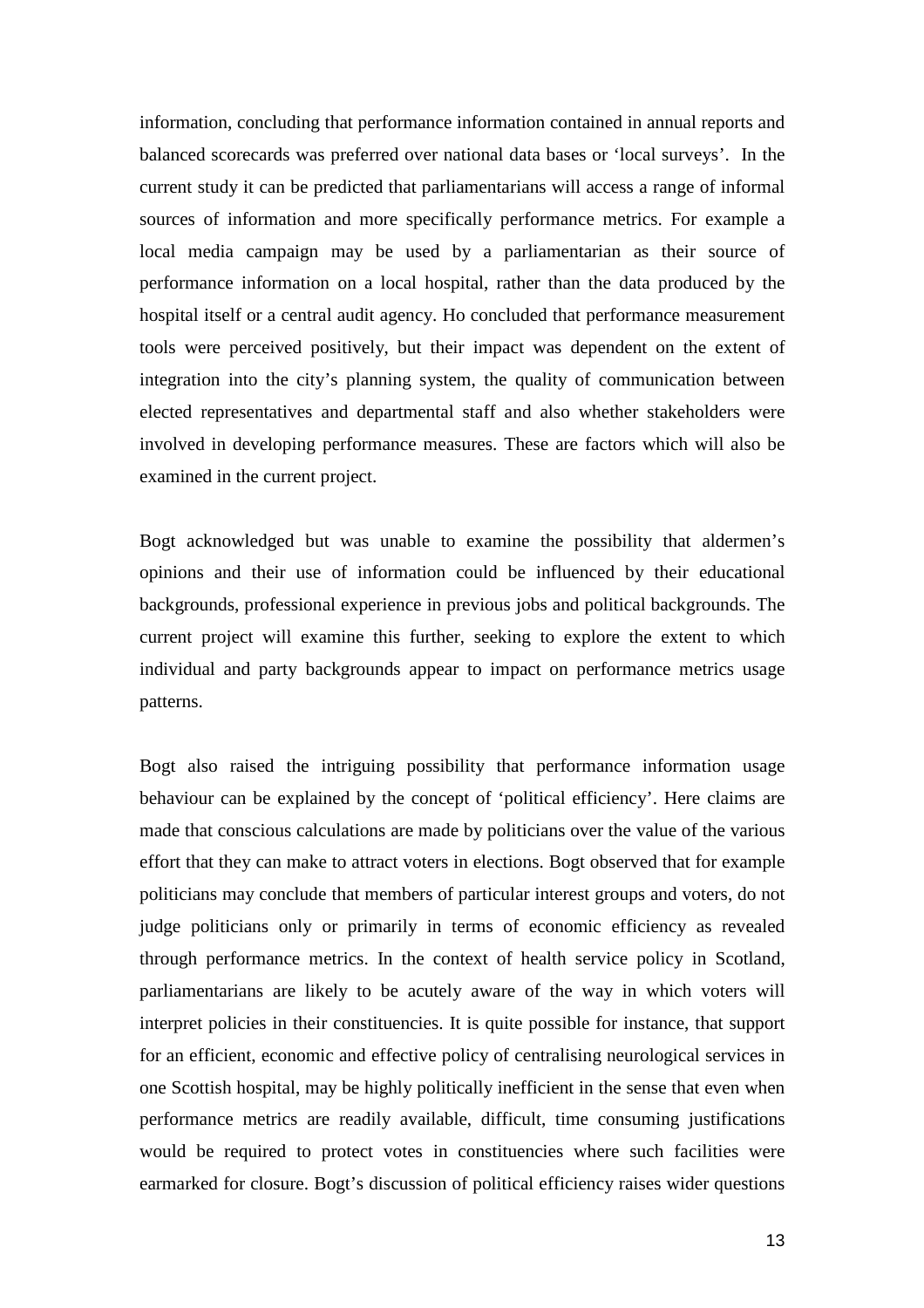related to the economics of performance metrics usage by parliamentarians. Parliamentarians we can assume are utility maximisers. It is logical to presume that at some level a calculation goes on in the minds of parliamentarians, when faced with the possibility of reviewing a set of performance metrics along lines comprehensible in economic terms. To some extent at least other means of engaging with issues of a more 'sentimental' or subjective kinds are likely to be considered. The second stage of the current project which will involve interviews is intended to address these issues.

In the study which reported the greatest enthusiasm for use of performance metrics by politicians, Askim found that over 70% of councilors thought performance information was important in agenda setting, although not so significant as 'input from the local population'. When asked to consider the importance of performance information for evaluating the implementation of the municipal authorities policies, 72% of Askim's respondents reported that it gave them a good idea of the population's needs were being met. A further 65% also agreed that performance information gave them an ability to identify parts of the service that were not performing to satisfaction.

Van Dooren laid stress on examining the link between user behaviour and supply of performance metrics by government departments and associated agencies. His study was able to differentiate between the volume, quality and type of performance metric supplied in different sectors of the Flemish Governments areas of competency. His conclusions encourage further investigation into the limitations imposed by metrics producers. Most policy sectors showed an undersupply of indicators. The main undersupply was to be found in the policy sector 'welfare and public health'. In particular, effect indicators are lacking in this policy sector. The extent to which behaviour of performance metrics users in the Scottish Parliament is constrained by producer limitations in terms of the quality and scope of data made available is a question worth pursuing and should be taken account of in the design of the current project.

Askim was also able to differentiate between the attitudes of councilors with responsibilities for different policy areas in respect of the utility of performance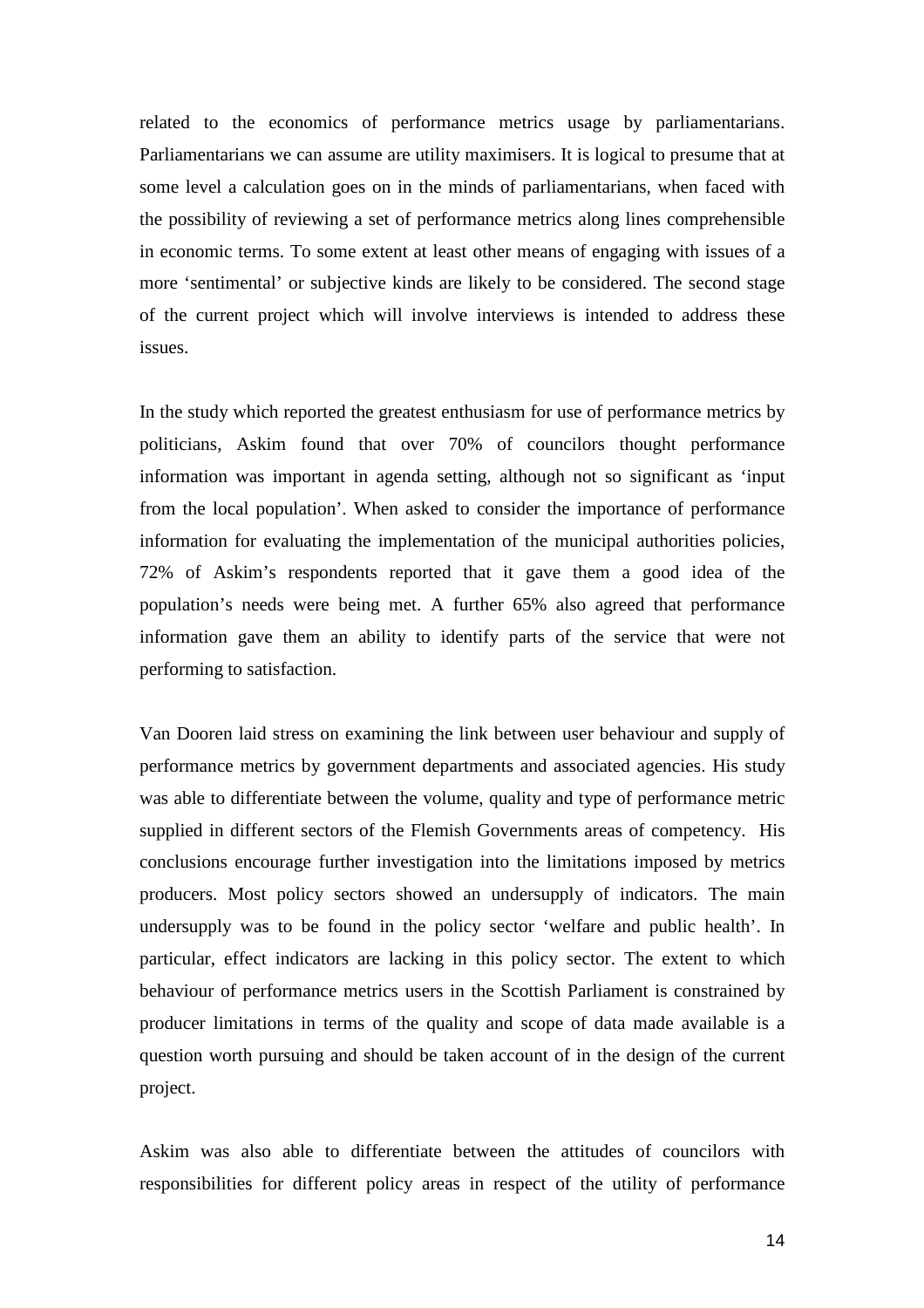information. Claimed utilization was higher among councillors working with elderly care, administrative affairs, and educational affairs than among councillors working with cultural affairs, technical services and planning and commercial development. The link between policy area and performance metrics utilization is therefore an issue which should be considered in the current study. Health care is assumed to have generated a greater depth of performance information than other policy sectors in the United Kingdom.

Existing research suggests that behaviours exhibited in relation to the use of performance metrics may be sometimes be unexpected. Sterk & Bouckaert (2006) for example suggest there may be even be unintended negative consequences associated with the transparency motivated budget reforms they have examined in a comparative study of four countries. They conclude that despite the fact that the performance budgeting reforms had the claimed purpose of increasing transparency of the budget; the complexity of the budgeting process was also increased during the same policy phase. Hard to grasp technical accounting reforms combined with transparency reforms appeared to have cancelled out any potential to increase usage by parliamentarians. The current project is designed to identify any similar paradoxical impacts associated with parliamentarians' use of performance metrics in the act of oversight.

#### **Institutional context**

Ezzamel et al, van Dooren and Johnson and Talbot and Sterk and Bouckaert all pay attention to the legislative institutions structure and working practices in the parliaments they examine. While Askim provides little information on institutional context, the attention given to the linkage between policy area and utilization is of significance in terms of understanding the significance of institutions. A similar conclusion can be made in respect of van Dooren's study. While previous studies have recognised the importance of institutions it is quite possible that a more detailed appreciation of rules and practices will be needed to explain user behaviour adequately in the context of the current study. For example in the Scottish Parliament is 'overload' evident, meaning that members are overwhelmed by the volume of information produced? If so is this effect which a number of researchers have hinted at, a consequence of limited individual capacity for information handling or related to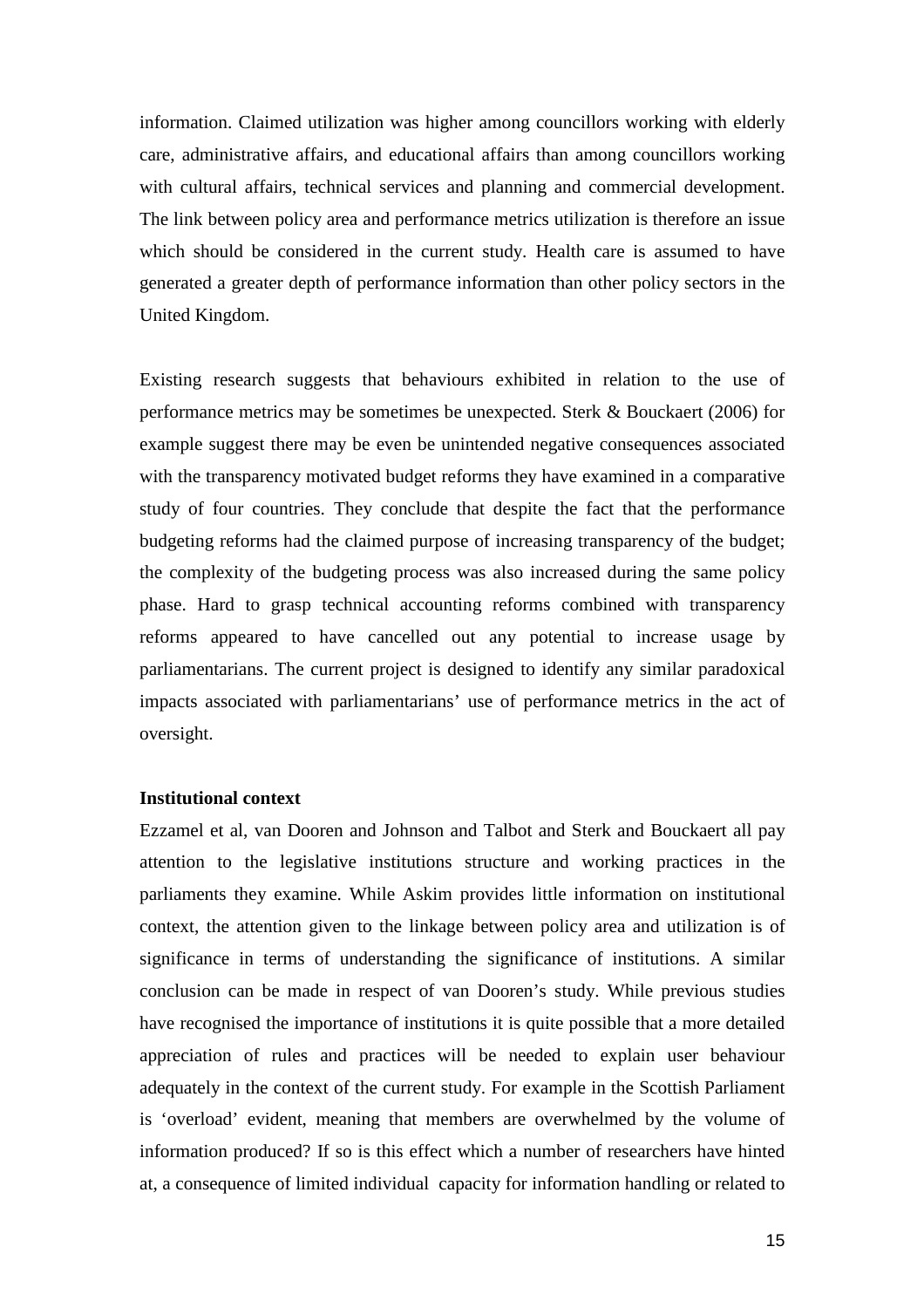an institutional weakness in allowing systems to be established for the management of knowledge? Or regarding a different aspect of institutional context that is referred to as the 'party system', it is immediately obvious that in contrast with Westminster, the Scottish parliamentary system where the current study is located has required political parties to form governing coalitions. So far Labour and the Liberal Democrats, during 1999-2007 and from 2007 onwards a minority SNP-Green Party coalition, have formed governments. Related to the balance in political party strength in the Scottish Parliament, there is a distinct possibility that the precise nature of governmentbackbencher relationships have an impact on the uses made of performance metrics. Both Johnson and Talbot and Sterk and Bouckaert point to the dominance of the executive power in the budget process. In the context of the current study executive dominance is a factor which must be taken into account. There is also in broader terms a need to gain more detailed knowledge of the oversight process within the context of the Scottish Parliament. It is clear that relatively little is known about the institutional practices which impact on the consumption of performance metrics by parliamentarians in the act of oversight. For this reason it is intended to conduct interviews with officials in the Scottish Parliament, Scottish Government and key audit agencies in an effort to supplement evidence drawn from the content analysis of Committee meetings transcripts conducted.

## **6. Summary**

The review of empirical studies conducted in this working paper has been used to help design a research project, which will attempt to capture the complex nature of enduser behaviour in relation to performance metrics. In drawing on previous research a more rounded and exhaustive programme of investigation can be developed than would have been the case without the studies examined in this working paper. The study is nevertheless an exploratory exercise, which will at times identify behaviours that will only be understood when further empirical work is conducted. This will be designed to make comparisons either between user behaviour in different policy sectors or parliamentary contexts and will provide a sense of perspective lacking in the literature thus far. The study currently being undertaken will provide the conceptual and methodological basis for further comparative work. The results of the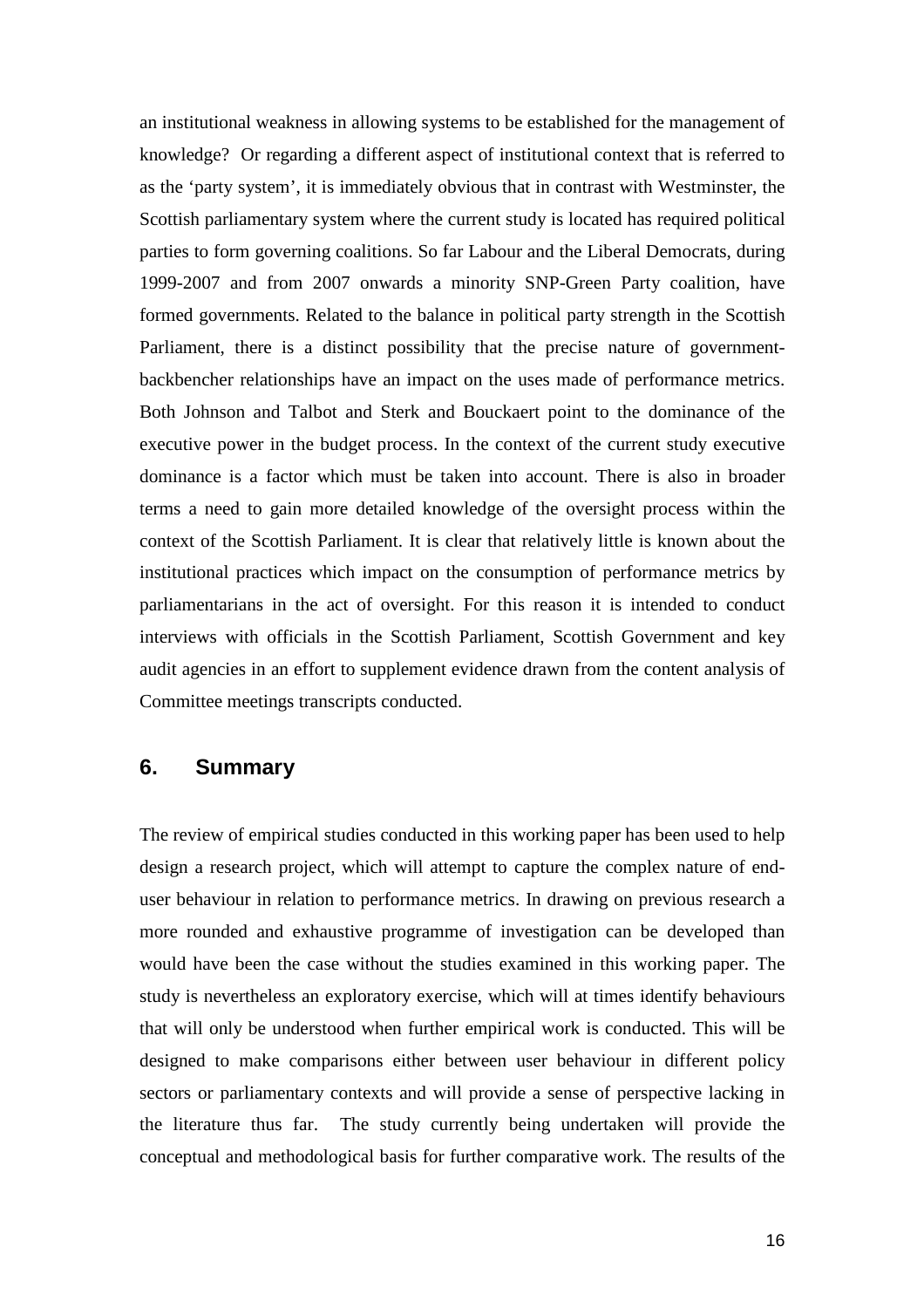current project will initially appear on the Public Services Programme in the form of further working papers and conference papers.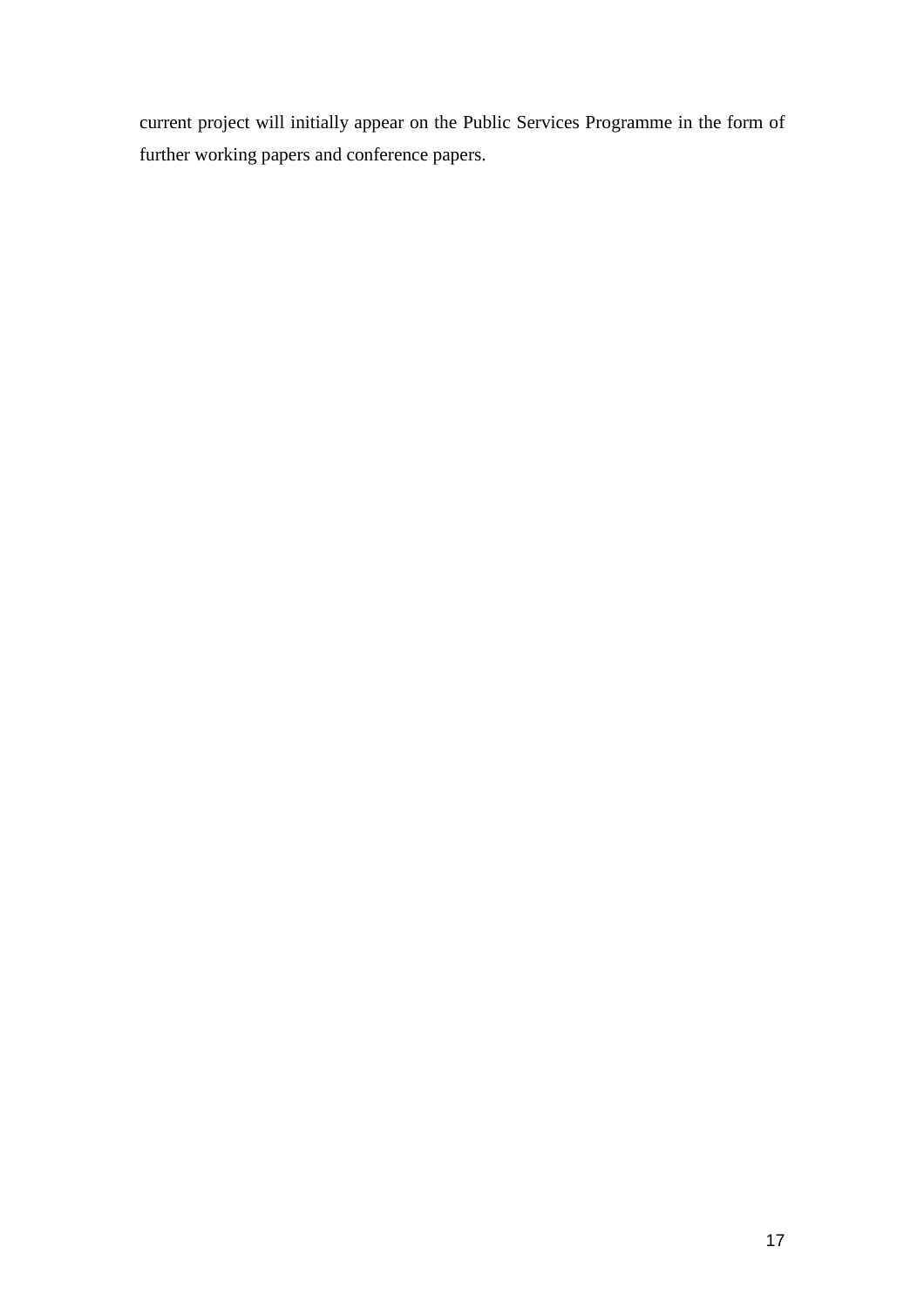## **References**

Armstrong, M. (2001). *The performance management audi .* Cambridge.: Cambridge University Press.

Arter, D. (2002). On assesing the strength and weakness in parliamentary committee systems: some preliminary observations on the new Scotish Parliament. *Journal of Legidlative Studies*, 8 2 93-117.

Askim, J. (2007). How do politicians use performance information? An analysis. *International Review of Administrative Sciences*, 733 pp.453-472.

Bennie, L., & Clark, A. (2003). Towards Moderate Pluralism: Scotland's Post-Devolution Party System, 1999-2002. *British Elections and Parties Review*, 13 134- 155.

Boyne, G., Meier, K., O'Toole, L., & Walker, R. (2006). *Public Service Performance: Perspectives on Measurement and Management.* New York: Cambridge University Press.

Cairney, P. (2006). The analysis of Scottish Parliament committee influence: Beyond capacity and structure in comparing West European legislatures. *Cairney (2006) The analysis of Scottish Parliament committee influence: Beyond capacitEuropean Journal of Political Research*, 45 2 181-208.

Callaghan, K., & Schnell, F. (2001). Assessing democratic debate: how the news media frame elite political discourse. *Political Communication*, 18 2 183 – 213. Ezzamel, M., Hyndman, N., Johnsen, A., Lapsley, I., & Pallot, J. (2004). Has Devolution Increased Democratic Accountability? *Public Money and Management*, 24 3 145-152.

Fox, J. (2007). Formal modes of argument. *Enquiry, Evidence, and Facts* (pp. 19-22). London: British Academy 13-14 December.

Ho, A. (2005). Accounting for the value of performance measurement from the perspective of midwestern mayors. *Journal of Public Administration Research and Theory*, 16 217-237.

Holzer, M., & Yang, K. (2004). Performance measurement and improvement: An assessment of the state of the art. *Holzer, M., and Yang, K. (2004). Performance measurement and improveInternational Review of Administrative Sciences*, 70 1 15- 31.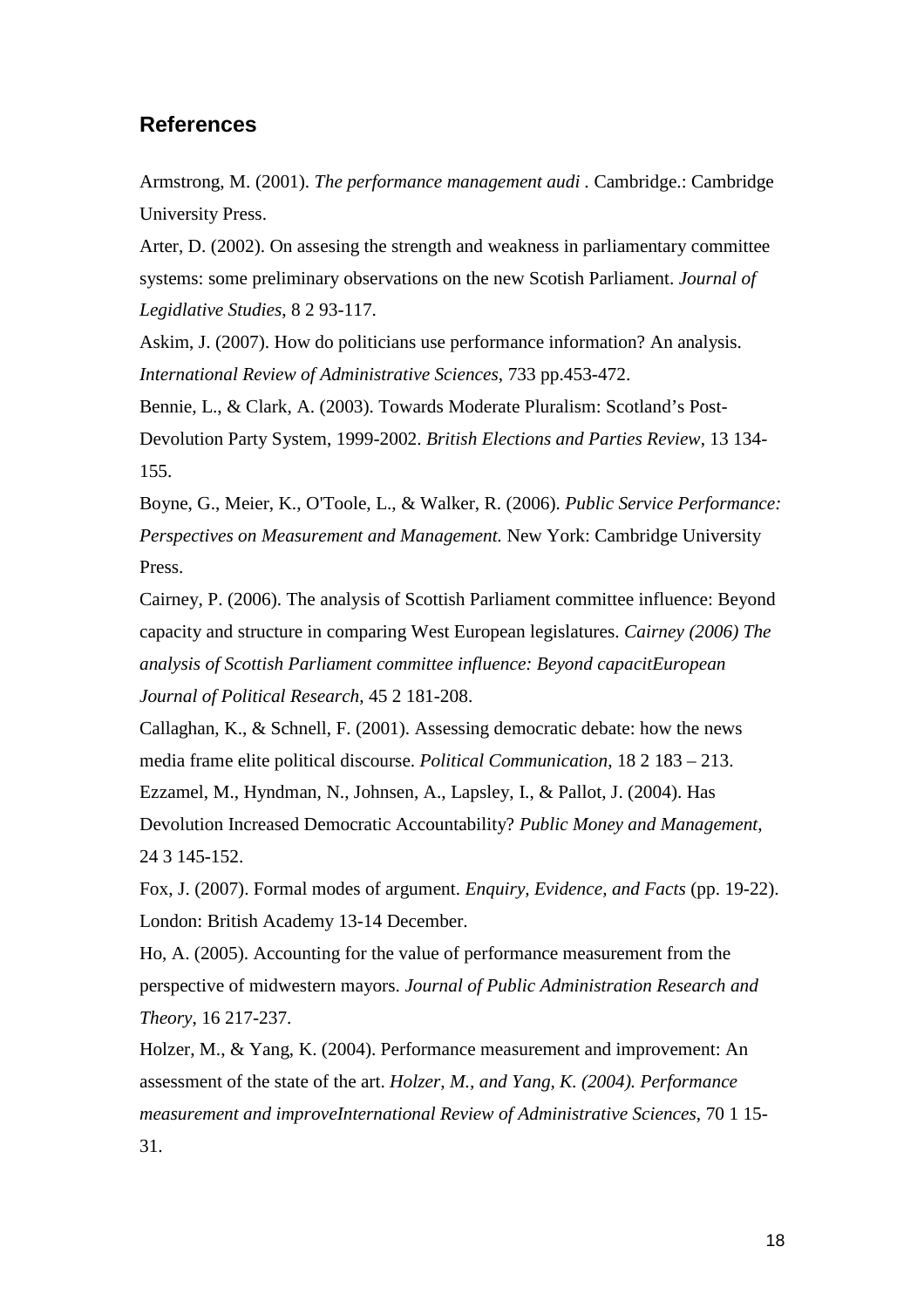Hood, C., & Peters, G. (2004). The Middle Aging of New Public Management: Into the Age of Paradox? *Journal of Public Administration Research and Theory*, 14 3 267-282.

Institute of Medicine. (2001). *Crossing the quality chasm; a new health system for the 21st century.* Washington DC: National Academy Press.

Johnson, C., & Talbot, C. (2007). The UK Parliament and performance: challenging or challenged. *International Review of Administrative Sciences*, 73 1 113-131.

O'Neill, O. (2006). Transparency and the ethics of communication. In C. Hood, & D. Heald, *Transparency. The key to better governance?* (pp. 75-90). Oxford: Oxford University Press.

Pollitt, C. (2005). Performance Information for Democracy The Missing Link? *Evaluation*, 12 1 38-55.

Pollitt, C. (2006). Who are we, what are we doing, where are we going? A perspective on the performance management community. Keynote Speech to: Second Transatlantic Dialogue: A performing public sector. *EGPA Second Transatlantic Dialogue Proceedings.* Leuvan: EGPA.

Preskill, H., & Torres, R. (2000). Preskill, H., and Torres, R. (2000) 'The learning dimension of evaluation use' in V. Car The expanding scope of evaluation use. *Preskill, H., and Torres, R. (2000) 'The learning dimension of evaluation use' in V. Caracelli New Directions for Evaluation*, 88 25-37.

Radin, B. (2006). *Challenging the performance movement: accountability, complexity and democratic values.* Washington DC: Georgetown University Press.

Shephard, M., & Cairney, P. (2004). Consensual or Dominant Relationships with Parliament? A Comparison of Administrations and Ministers in Scotland. *Public Administration*, 82 4 831-855.

Shephard, M., & Cairney, P. (2005). The Impact of the Scottish Parliament in Amending Executive Legislation. *Political Studies*, 53 2 303-319.

Sterk, M., & Bouckaert, G. (2006). The impact of performance budgeting on the role of parliament: a four country study. *ASPA- EGPA 2nd Transatlantic Dialogue,* 

*Leuven. Workshop 1: The performance of performance budgeting* (pp. 1-16). Leuven: ASAPA-EGPA.

ter Bogt, H. (2004). Politicians in search of performance information? - survey research on Dutch aldermen's use of performance information. *Financial Accountability & Management*, 20 3 0267-4424.